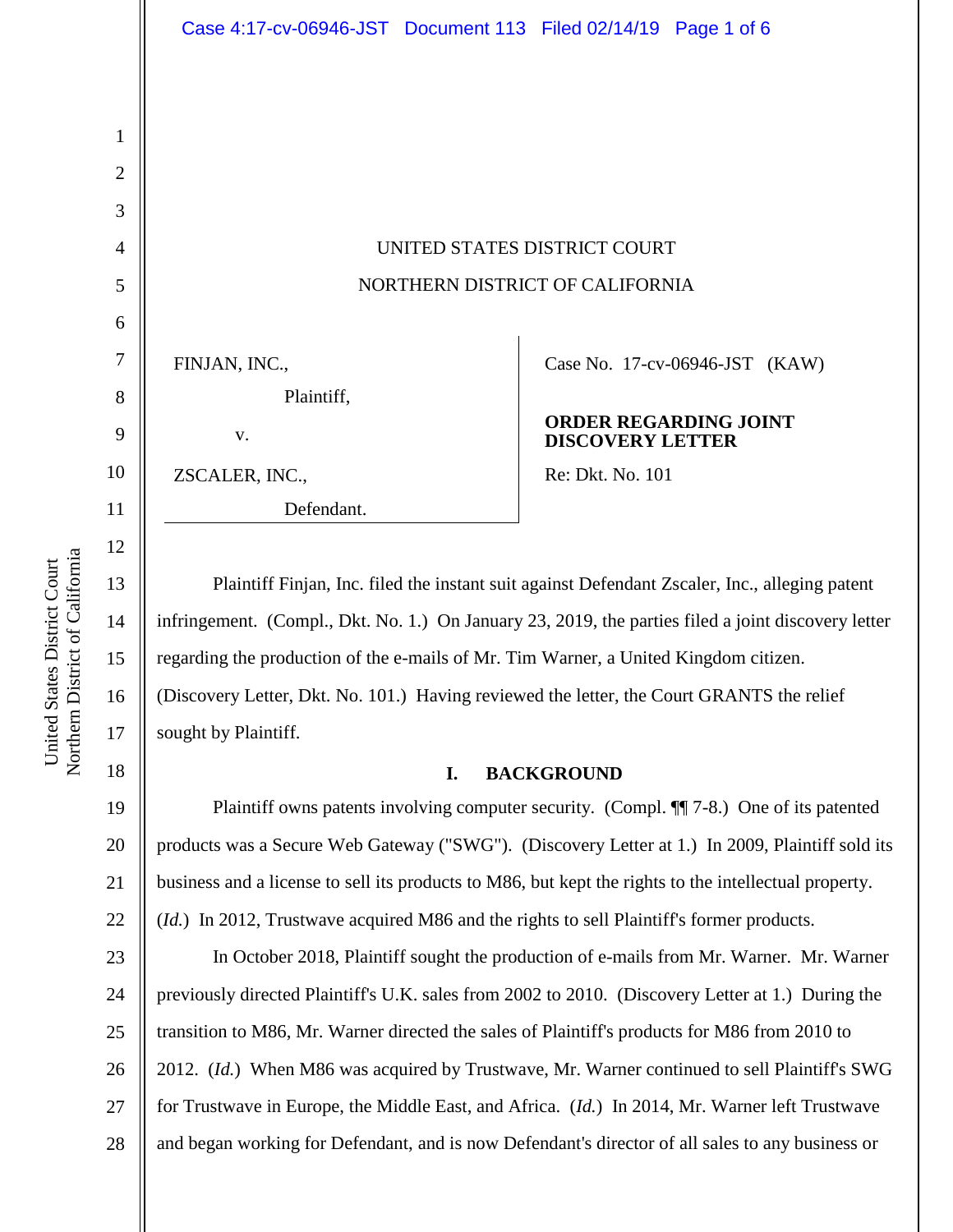government entity in the U.K. (*Id.*) Plaintiff asserts that Mr. Warner has "intimate knowledge" of Plaintiff's patented technology, and was familiar with all of the SWG's technical aspects and "could explain them inside out." (*Id.*)

## **II. DISCUSSION**

Defendant asserts that it cannot produce Mr. Warner's e-mails without violating European privacy requirements contained in the General Data Protection Regulation ("GDPR"), which became effective in May 2018. (Discovery Letter at 3.) Defendant states that the GDPR limits "discovery of personal data to that which is objectively relevant to the issues being litigated." (*Id.* at 4.) Defendant argues that Plaintiff's overbroad search terms would require the production of unnecessary personal data, and that such data would need to be anonymized or redacted. (*Id.*) Defendant further contends that the anonymization cost may be great, and therefore Plaintiff should split the cost. (*Id.*) Defendant thus proposes that the discovery be staged so that it not produce Mr. Warner's e-mails until after production from domestic custodians, amend the Protective order to address permanent redactions, and require splitting the costs of anonymization. (*Id.*) Plaintiff responds that anonymization would impede its review of the e-mails, and that Defendant could have produced the e-mails as "Attorney's Eyes Only" to satisfy the GDPR. (*Id.* at 1-2.)

18 19 20 21 22 23 24 25 26 27 28 In general, a foreign country's statute precluding disclosure of evidence "do not deprive an American court of the power to order a party subject to its jurisdiction to produce evidence even though the act of production may violate that statute." *Societe Nationale Industrielle Aerospatiale v. U.S. Dist. Ct. for S. Dist. of Iowa*, 482 U.S. 522, 544 n.29 (1987). In determining whether the foreign statute excuses noncompliance with the discovery order, courts consider: (1) the importance of the documents or other information requested to the litigation; (2) the degree of specificity of the request; (3) whether the information originated in the United States; (4) the availability of alternative means of securing the information; and (5) the extent to which noncompliance would undermine important interests of the United States. *Richmark Corp. v. Timber Falling Consultants*, 959 F.2d 1468, 1475 (9th Cir. 1992). These factors are not exclusive; the courts also consider "the extent and the nature of the hardship that inconsistent enforcement

1

2

3

4

5

6

7

8

9

10

11

12

13

14

15

16

17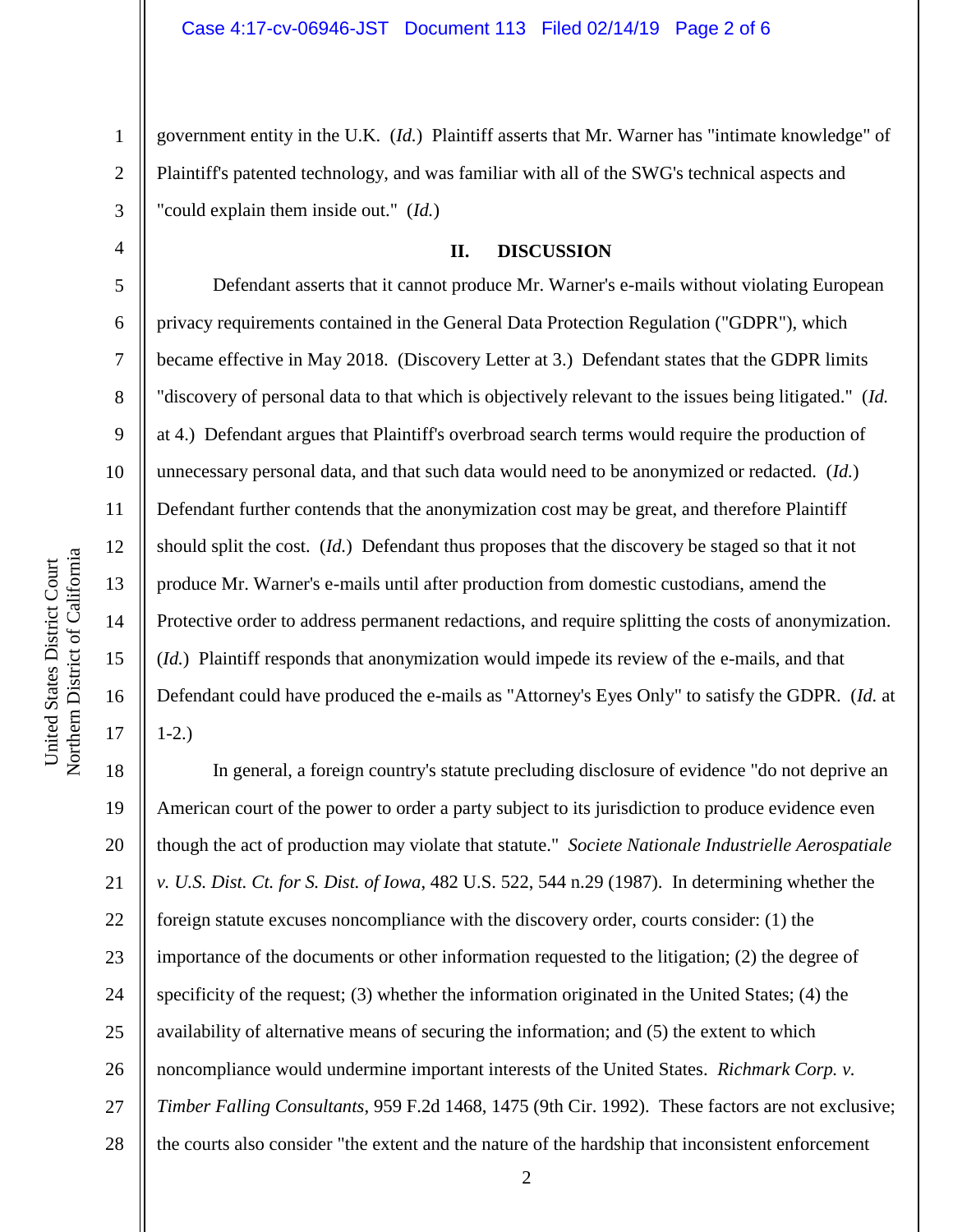would impose upon the person," as well as "the extent to which enforcement by action of either state can reasonably be expected to achieve compliance with the rule prescribed by the state." *Id.* (internal quotation omitted).

First, the Court considers the importance of the documents at issue. "Where the evidence is directly relevant, [the Ninth Circuit has] found this factor to weigh in favor of disclosure." *Richmark*, 959 F.2d at 1468. Courts, however, "have refused to require production where the documents sought are largely cumulative of records already produced." *United States v. Vetco, Inc.*, 691 F.2d 1281, 1290 (9th Cir. 1981). Plaintiff contends that Mr. Warner's e-mails may prove the fact and timing of Defendant's infringement, which would also go to willfulness. (Discovery Letter at 1.) Defendant responds that the e-mails could be duplicative of production from domestic custodians. (*Id.* at 4.) The Court finds that Mr. Warner's e-mails are directly relevant to the infringement issue, particularly given his overlapping roles at Plaintiff, Defendant, M86, and Trustwave, and his personal knowledge of the technical aspects of the patented technology. Furthermore, Defendant's argument of duplication is hypothetical, as Defendant admits that they have not done a search of Mr. Warner's e-mails. (*See id.* at 5 (stating that the search terms could "return[] *potentially* thousands of documents") (emphasis added).) Thus, the Court finds that Defendant "ha[s] made no showing that the documents are cumulative of records already produced." *Vetco*, 691 F.2d at 1290. This factor weighs in favor of disclosure.

19 20 21 22 23 24 25 26 27 28 Second, the Court reviews the specificity of the request. Defendant challenges the specificity of the request, arguing that Plaintiff's five proposed search terms -- "Finjan," "zero\*day or zeroday or 0\*day," "malicious," "obfuscat\*," and sandbox\* -- are "overbroad." (Def.'s St. at 4.) Specifically, Defendant contends that the search terms should be limited to "Finjan" and the asserted patent numbers, rather than the technical terms requested by Plaintiff. (*Id.* at 5.) The Court disagrees. Rather than requesting all of Mr. Warner's e-mails, Plaintiff has limited its request to itself and terms related to the patents at issue. (*See* Compl. ¶¶ 12, 15 (describing '633 and '494 Patents as concerning "Malicious Mobile Code Runtime Monitoring System and Methods"), 31 (explaining that Defendant's allegedly infringing Cloud Sandbox technology is designed to prevent zero-day exploits).) Limiting the e-mail search to those that identify the

1

2

3

4

5

6

7

8

9

10

11

12

13

14

15

16

17

18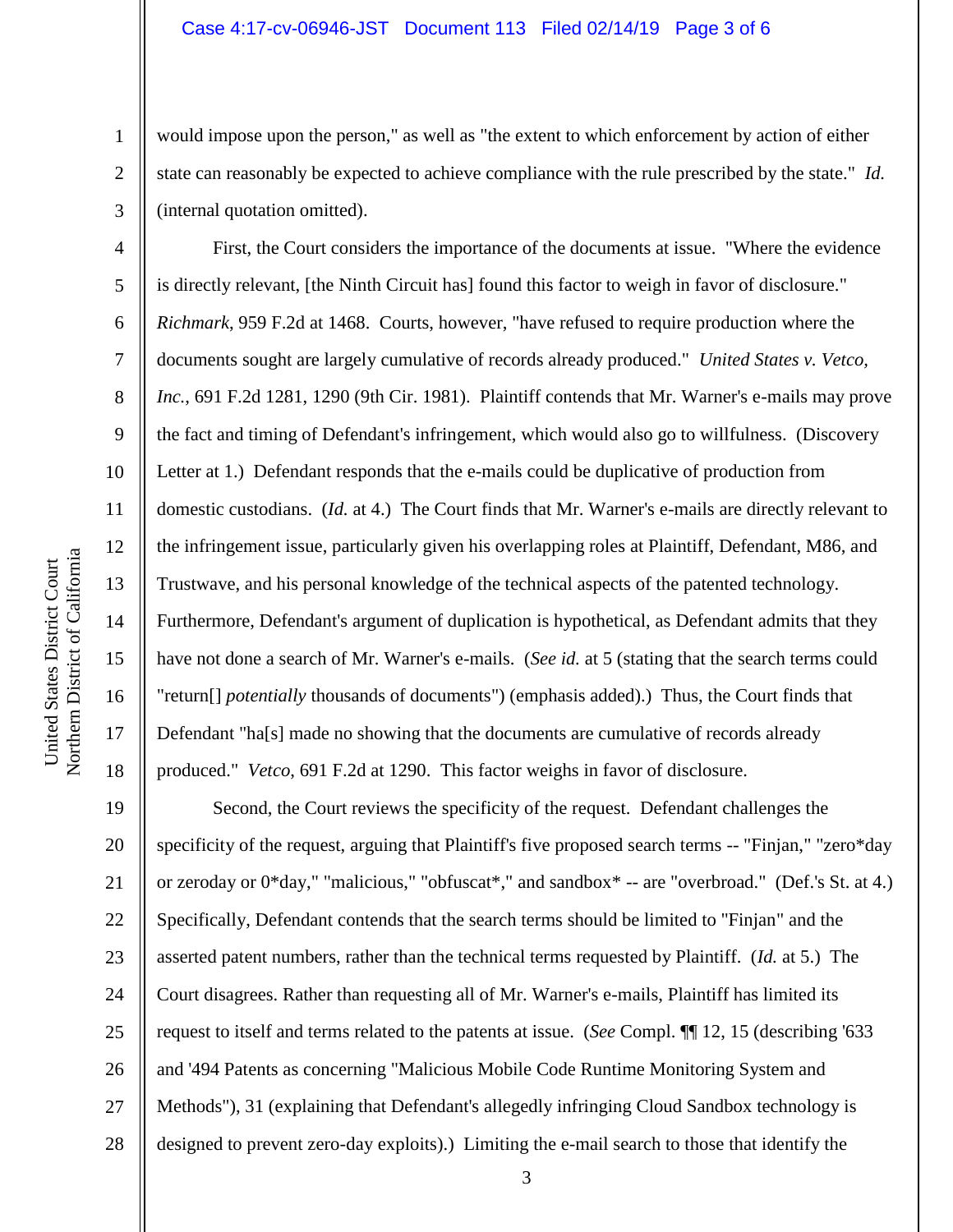patents by number, as Defendant proposes, would eliminate e-mails discussing the patents that do not refer to the patents by number, even if those e-mails discuss the content of the patents or refer to the patent by name. The Court finds that this factor weighs in favor of disclosure.

Third, the Court considers where the information is located, or the location of information and parties. Here, although Mr. Warner is located in the U.K., Defendant itself is an American company, subject to American discovery law. (Discovery Letter at 2.) This factor weighs somewhat in favor of disclosure. *See Vetco*, 691 F.2d at 1290 (finding that this factor did not alter the conclusion that the discovery be allowed because the discovery would take place both in America and Switzerland, as the records would be shipped out of Switzerland and the production to the requesting party would take place in America); *contrast with Richmark Corp.*, 959 F.2d at 1475 (finding this factor did not weigh in favor of discovery where the responding party had no American office).

Fourth, the Court considers the availability of alternative means of obtaining the information. "If the information sought can easily be obtained elsewhere, there is little or no reason to require a party to violate foreign law." *Richmark Corp.*, 959 F.2d at 1475. "[T]he alternative means must be 'substantially equivalent' to the requested discovery." *Id.* Defendant contends that the information could be produced by domestic custodians. (Discovery Letter at 4.) As discussed above, however, Defendant does not substantiate this claim as it has not done a search of Mr. Warner's e-mails -- nor is it clear that Defendant has finished its production by domestic custodians -- so it is not clear the domestic custodians would have the same information. Alternatively, Defendant proposes redacting all personal information, but this would not be a substantially equivalent alternative when the third parties are relevant to determining who Mr. Warner communicated with about the issues in this case. (*See id.* at 3, 4; *Vetco*, 691 F.2d at 1290 ("Masking the names of third parties is not a substantially equivalent alternative since the identities of the third party is relevant . . . . .").) This factor favors disclosure.

26 27 28 Fifth, the Court considers the balance of national interests. "This is the most important factor," and requires that the Court "assess the interests of each nation in requiring or prohibiting disclosure, and determine whether disclosure would affect important substantive policies or

1

2

3

4

5

6

7

8

9

10

11

12

13

14

15

16

17

18

19

20

21

22

23

24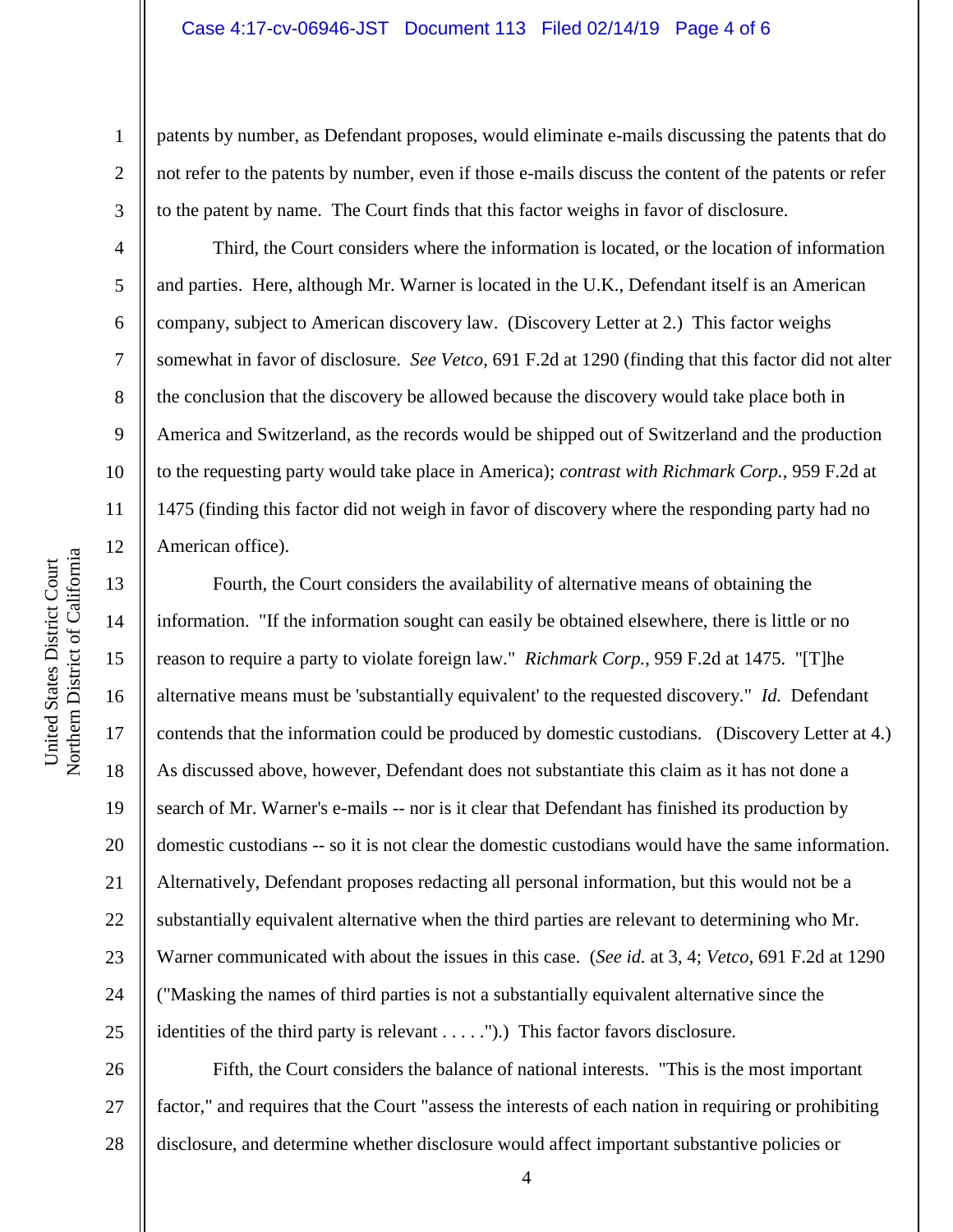1 2 3 4 5 6 7 8 9 10 11 12 13 14 15 16 17 18 19 20 21 22 interests . . . ." *Richmark Corp.*, 959 F.2d at 1476. Courts have found that there is a strong American interest in protecting American patents. *See Work v. Bier*, 106 F.R.D. 45, 55 (D.D.C. 1985) ("the litigation here implicates United States interests of a constitutional magnitude in connection with its administration of its patent laws under U.S. Const. Art. 1, § 8, cl. 8"); *Dyson, Inc. v. SharkNinja Operating LLC*, No. 1:14-cv-779, 2016 WL 5720702, at \*3 (N.D. Ill. Sept. 30, 2016) ("non-compliance with the discovery request would undermine the United States' interests in ensuring that patent suits are fully and fairly litigated"). While the U.K. has an interest in protecting the privacy of its citizens, courts have also recognized that an interest in protecting privacy "is diminished where the court has entered a protective order preventing disclosure of the secret information." *Masimo Corp. v. Mindray DS USA, Inc.*, Case No.: SACV 12-02206- CJC(JPRx), 2014 WL 12589321, at \*3 (C.D. Cal. May 28, 2014); *see also Vetco*, 691 F.2d at 1289 (finding that Switzerland's interest in protecting privacy was "diminished where the party seeking the records is the IRS, which is required by law to keep the information confidential"). Here, there is a protective order, and Plaintiff has agreed to allow Defendant to mark the e-mails as highly confidential. (*See* Discovery Letter at 2-3.) Additionally, it is not clear to what extent the U.K.'s interest in privacy is implicated, as Defendant states that the GDPR permits "the discovery of personal data to that which is objectively relevant to the issues being litigated." (Discovery Letter at 4 (internal quotation omitted).) Given Mr. Warner's role and the limited search terms, disclosure of the e-mails that are directly relevant to the instant case would appear to not violate the GDPR. Thus, considering the significant American interest in protecting its patents and the reduced U.K. interest in protecting the privacy of its citizens, the Court concludes that this factor weighs heavily in favor of disclosure.

23 24 25 26 27 28 In addition to the five factors, the Court also finds that the burden on Defendant does not weigh against disclosure. "The party relying on foreign law has the burden of showing that such law bars production." *Vetco*, 691 F.2d at 1289. As discussed above, it is not clear that Defendant would be barred from producing Mr. Warner's e-mails under the GDPR, given that e-mails that are relevant can be produced, and Defendant has apparently not yet done a search of Mr. Warner's emails. Further, other courts have found that the burden of showing that the law bars production is